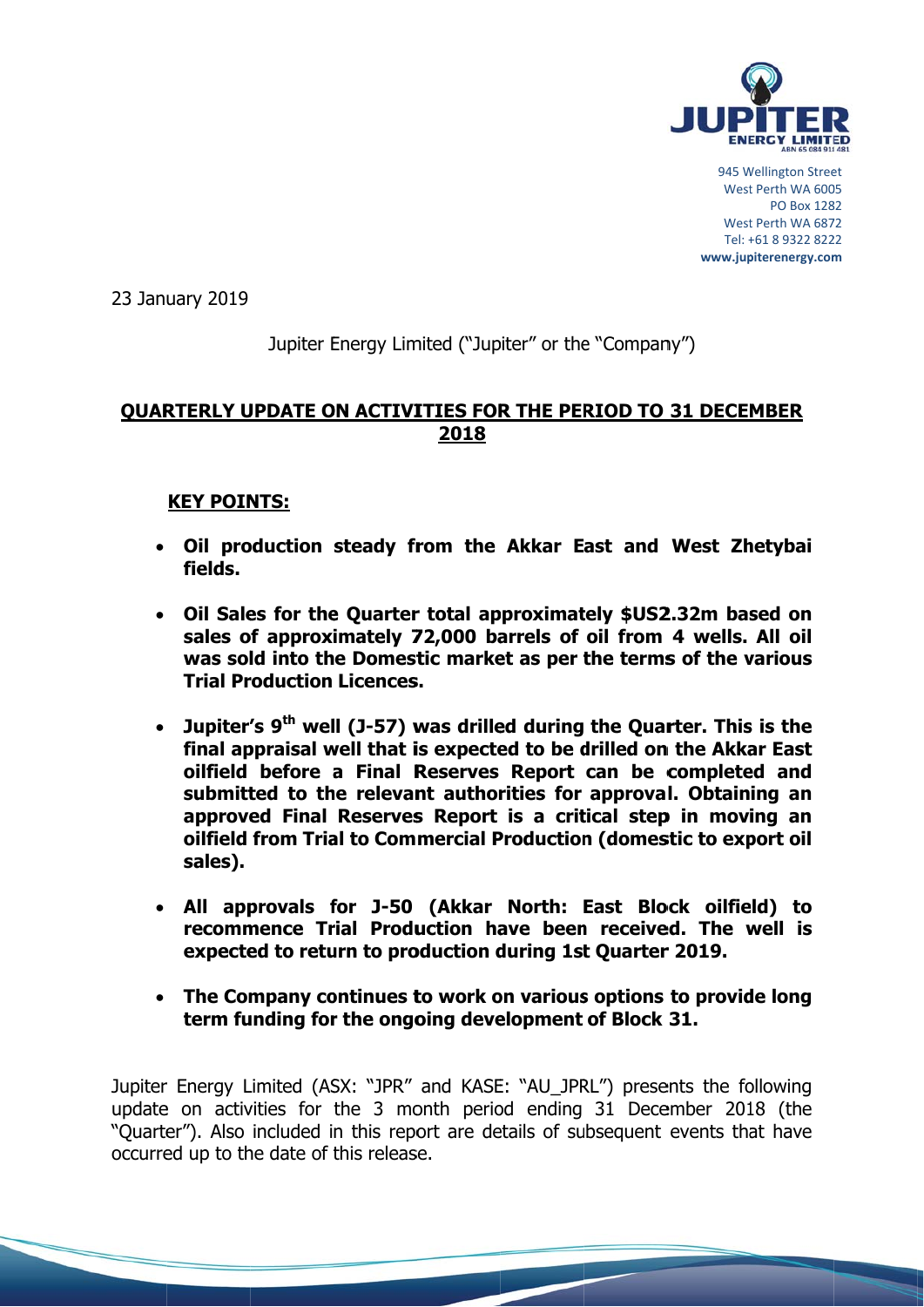

## **The Quarter in brief:**

During the Ouarter production continued from wells J-51, J-52, 19 and J-58. The J-51, J-52 and 19 wells are all located on the Akkar East field. J-58 is located on the West Zhetybai field.

The Company completed the drilling of its 9<sup>th</sup> well: J-57. The drilling of the J-57 well was funded via a \$US2m loan for the prepayment of oil sales linked to production from the J-58 well. The initial drilling results are detailed later in this report.

## **Oil Sales:**

The Company continues to sell all its oil through one local trader. During the Quarter, oil sales (including VAT) totalled ~\$US2.32m. This was based on the sale of  $\sim$ 72,000 barrels of oil at an average price of approximately \$US33/bbl. All oil was sold into the Domestic market, as is required by Kazakh laws, when wells are producing under a Trial Production Licence.

Approximate production of oil by well for the Quarter was as follows:

J-51: 7,000 barrels J-52: 13,000 barrels Well 19: 6,000 barrels J-58: 46,000 barrels

## **J-50 Trial Production Licence:**

The necessary Kazakh regulatory approvals reguired to enable the J-50 well, located on Akkar North: East Block, to recommence Trial Production were received during the Quarter and production from the J-50 well is expected to recommence during the 1st Ouarter of 2019.

The J-50 well was shut in at the end of December 2014 due to a dispute with Jupiter's neighbour over the allocation of the Akkar North oil reserves. This matter has now been resolved.

### **Go Forward Plan:**

Quarter by Quarter production is expected to increase with additional contributions from wells J-57 (assuming successful testing of this well) and J-50. A side track of well J-53 is also planned during 2Q 2019 and if the results from that work are positive, oil from J-53 will also contribute towards increased oil production and sales.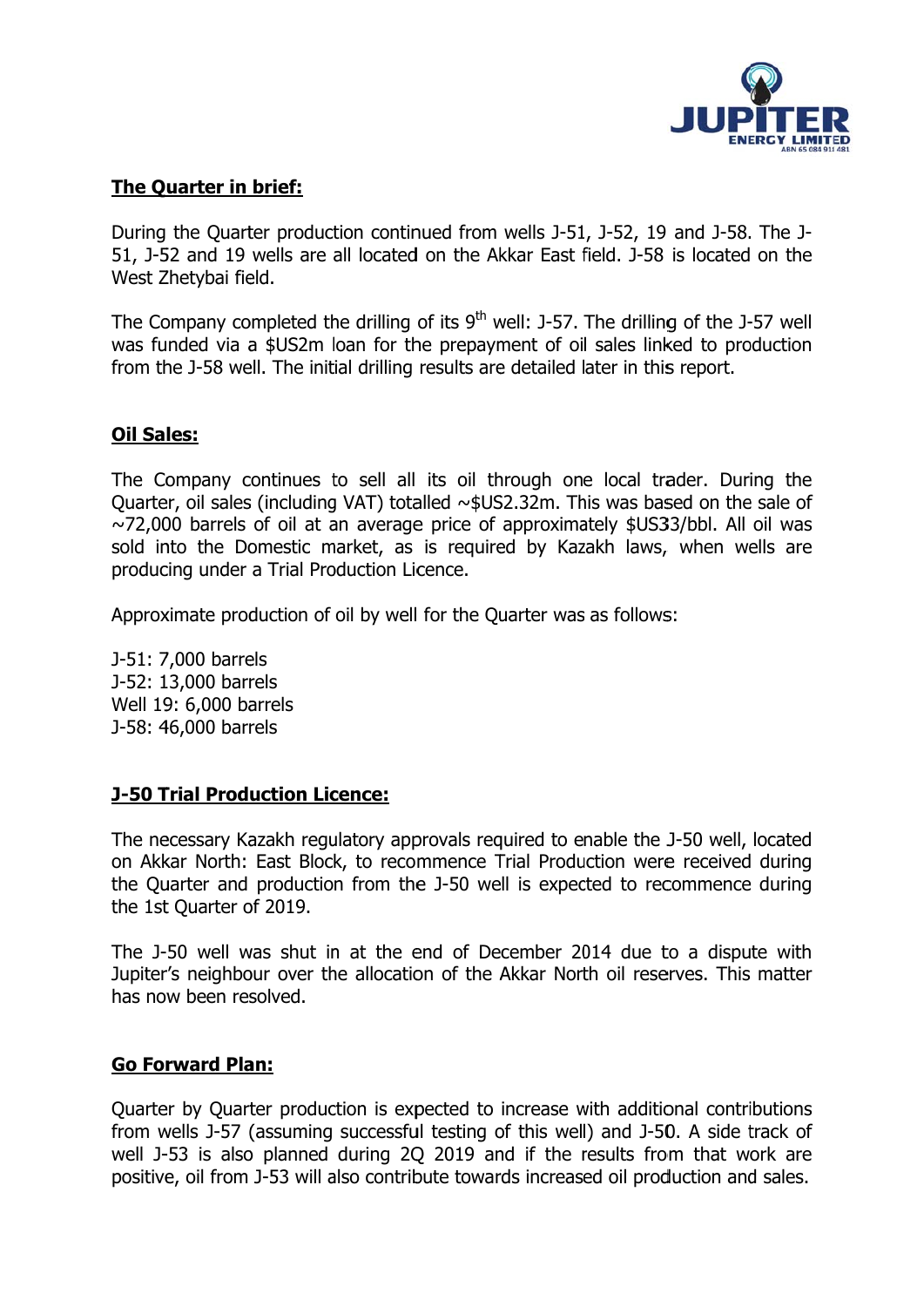

# **J-57 Drilling and Testing Summary:**

Well J-57 Akkar East is the Company's ninth well on Block 31. The appraisal well is located in Akkar East's undrilled faulted block (#4) area with probable  $2P/C^2$ reserves, located to the south-east of the J-51, J-52 and 19 production wells.

Well J-57 took a total of 61 days to drill and reached a total depth of 3210 m on December 5th, 2018; hydrocarbon shows while drilling, mud logging, coring and subsequent open-hole wireline logs all indicated hydrocarbons in the Mid Triassic reservoir. The open-hole logs and both sections of core indicated oil saturation and reservoir thickness, similar to that of the J-51, J-52 and 19 production wells, which have also been drilled on the same Akkar East structure.

The completion and testing of J-57 will include perforating the well underbalanced with tubing conveyed perforating guns, monitoring fluid levels and running pressure gauges. It is likely that acid treatment is necessary to stimulate the saturated formation and facilitate the flow of oil into the wellbore.

Analysis by local independent consulting firm Reservoir Evaluation Services LLC ("RES") confirmed some 99.4m of gross reservoir thickness and approximately 84.6m of net pay thickness at the Middle Triassic  $T^2B$  carbonate formation, the primary reservoir objective in the appraisal well.

In addition, analysis also confirmed an additional 15.4m of gross reservoir thickness and approximately 10.4m of net pay thickness at the Middle Triassic  $T^2A$  carbonateterrigenous formation.

The  $T<sup>2</sup>B$  will be the first formation to be targeted during testing and this work is expected to commence during February 2019, once a workover rig is made available.

# **Licence Information:**

As is required under ASX disclosure rules, the Company confirms that it currently holds the following licence:

| <b>Country</b> | <b>Block / Licence</b> | Interest held as at<br>30 September 2018 | Interest acquired<br>disposed of during<br>the Ouarter | Interest held as at<br>31 December 2018 |
|----------------|------------------------|------------------------------------------|--------------------------------------------------------|-----------------------------------------|
| Kazakhstan     | Block 31               | 100%                                     | Nil                                                    | 100%                                    |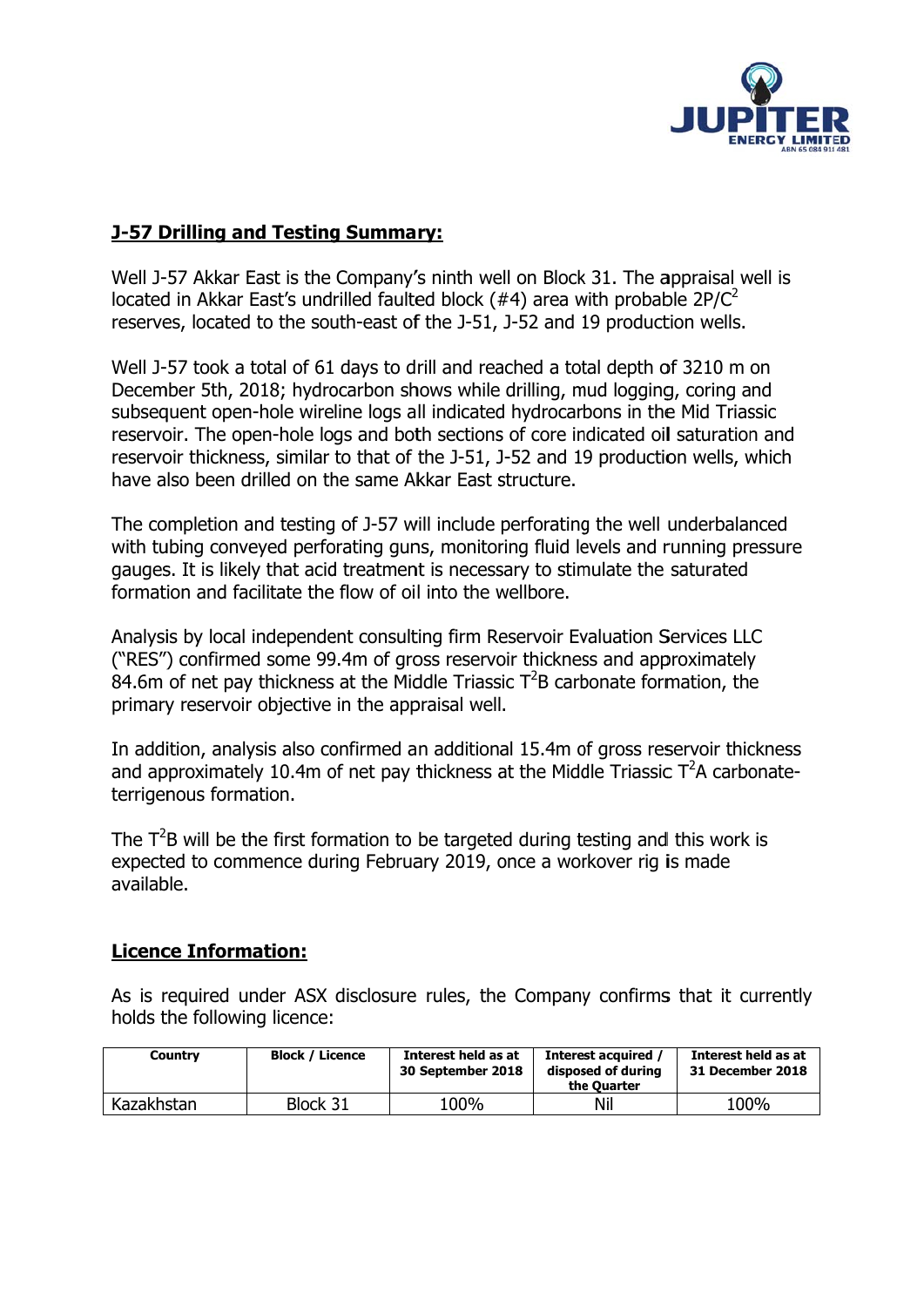

## **Capital Structure and Finances:**

As at 31 December 2018, the Company had 153,377,693 listed shares trading under the ASX ticker "JPR" and the KASE ticker "AU\_JPRL".

The Company has no options or Performance Shares, listed or unlisted, on issue.

As at 31 December 2018, total Company debt outstanding stood at approximately \$US49.33m through the following funding agreements:

|                                     | US\$              |
|-------------------------------------|-------------------|
| 2017 Funding Agreement (max \$US5m) | 2.04 m            |
| 2016 Funding Agreement (max \$US5m) | 4.60 m            |
| Refinanced Series B Promissory Note | $13.76 \text{ m}$ |
| Refinanced convertible notes        | 28.93 m           |
|                                     | \$US49.33         |

In terms of available short term funding: As at 31 December 2018, the Company had drawn down \$US2.04m<sup>1</sup> under the \$US5.0m 2017 Funding Agreement meaning \$US2.96m is still available under this funding agreement.

The Company also still has access to a further \$US0.4m<sup>2</sup> under the 2016 Funding Agreement.

The Company continues to operate under an agreed Operations Budget. Based on this Operations Budget, using the combined net revenues from oil sales and the remaining debt facility available through the 2016 and 2017 Funding Agreements (total funds available as at 31 December 2018 being \$US3.36m), the Company will remain funded for the foreseeable future.

Any drilling of new wells will require access to additional working capital and/or agreement to deferred payment terms with the turnkey drilling operator.

Unaudited net cash reserves as at 31 December 2018 stood at approximately \$A1.633m.

 $1$  Including accrued interest

<sup>&</sup>lt;sup>2</sup> Taking into account accruing interest on the drawn down amount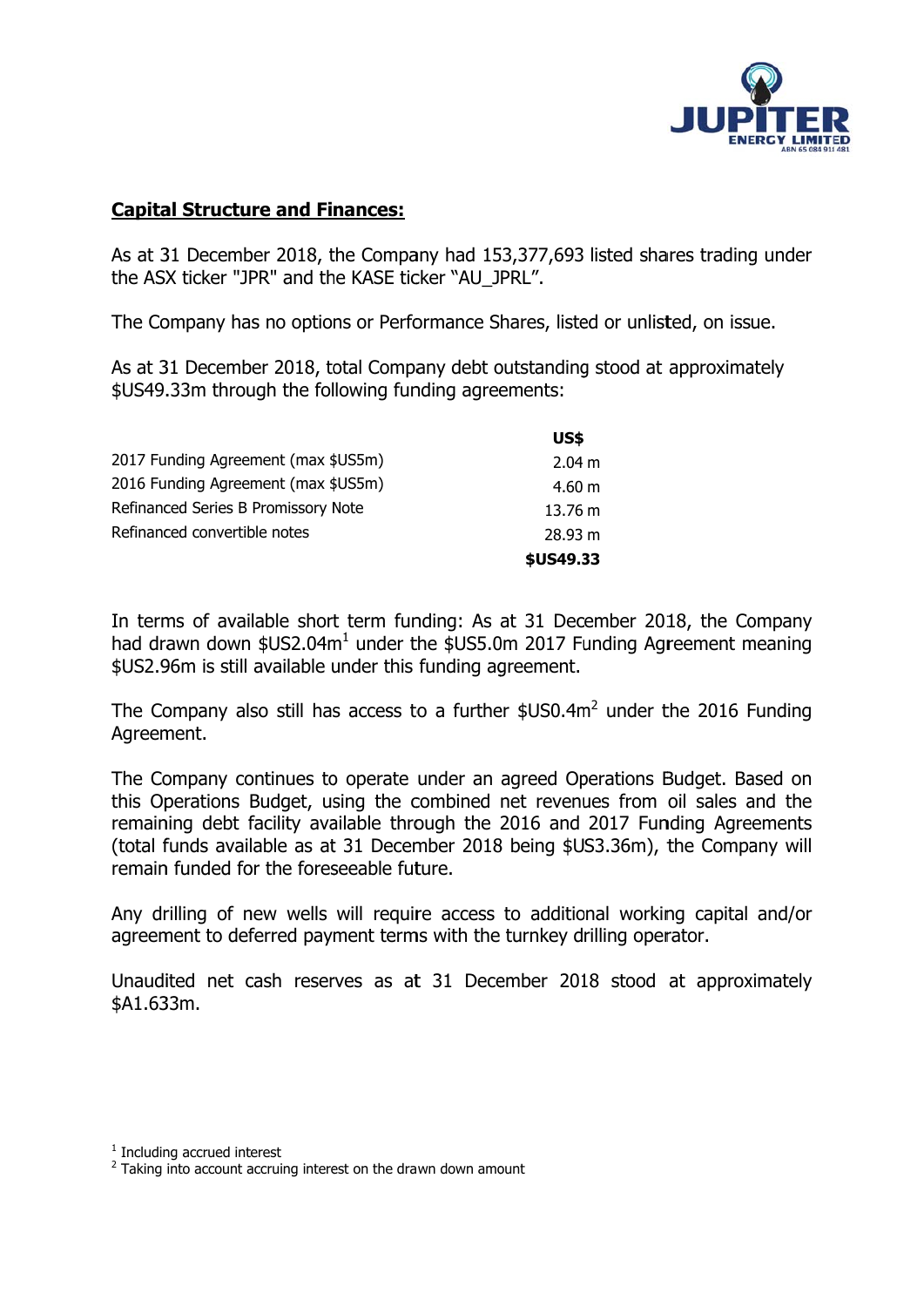

### **Summary:**

Progress during the Quarter was positive and the Company produced approximately 72,000 barrels of oil from the J-51, J-52, 19 and J-58 wells.

Revenue from oil sales (including VAT) for the Quarter amounted to approximately \$US2.32m which was secured via prepayments from a local oil trader.

Drilling of the J-57 well was completed and testing of the  $T^2B$  formation is expecting to commence during February 2019. Details of this testing will be released to shareholders in due course.

If shareholders have any questions regarding this Quarterly report they are welcome to contact the Company on  $+6189322822$ .

**Geoff Gander** Chairman/CEO

### **ENDS**

### **Competent Persons Statement:**

Alexey Glebov, PhD, with over 33 years' oil & gas industry experience, is the qualified person who has reviewed and approved the technical information contained in this report. Alexey PhD's in technical science (1992) and geology science (2006), an Honors Degree in Geology and Geophysics (1984) from Novosibirsk State University and a Gold Medal (1985) from USSR Academy of Sciences. He is a member since 2001 of the European Association of Geoscientists & Engineers (EAGE #M2001-097) and was made an Honorary Oilman in 2011 by the Ministry of Energy of the Russian Federation, Alexey Gleboy is qualified in accordance with ASX Listing Rule 5.41.

### **About the Company:**

Jupiter Energy Limited is an oil exploration and production company, guoted on the ASX and KASE stock markets. The Company is focused on developing its onshore assets in western Kazakhstan. In 2008 the Company acquired 100 per cent of the Block 31 permit, located in the oil-rich Mangistau Basin, close to the port city of Aktau.